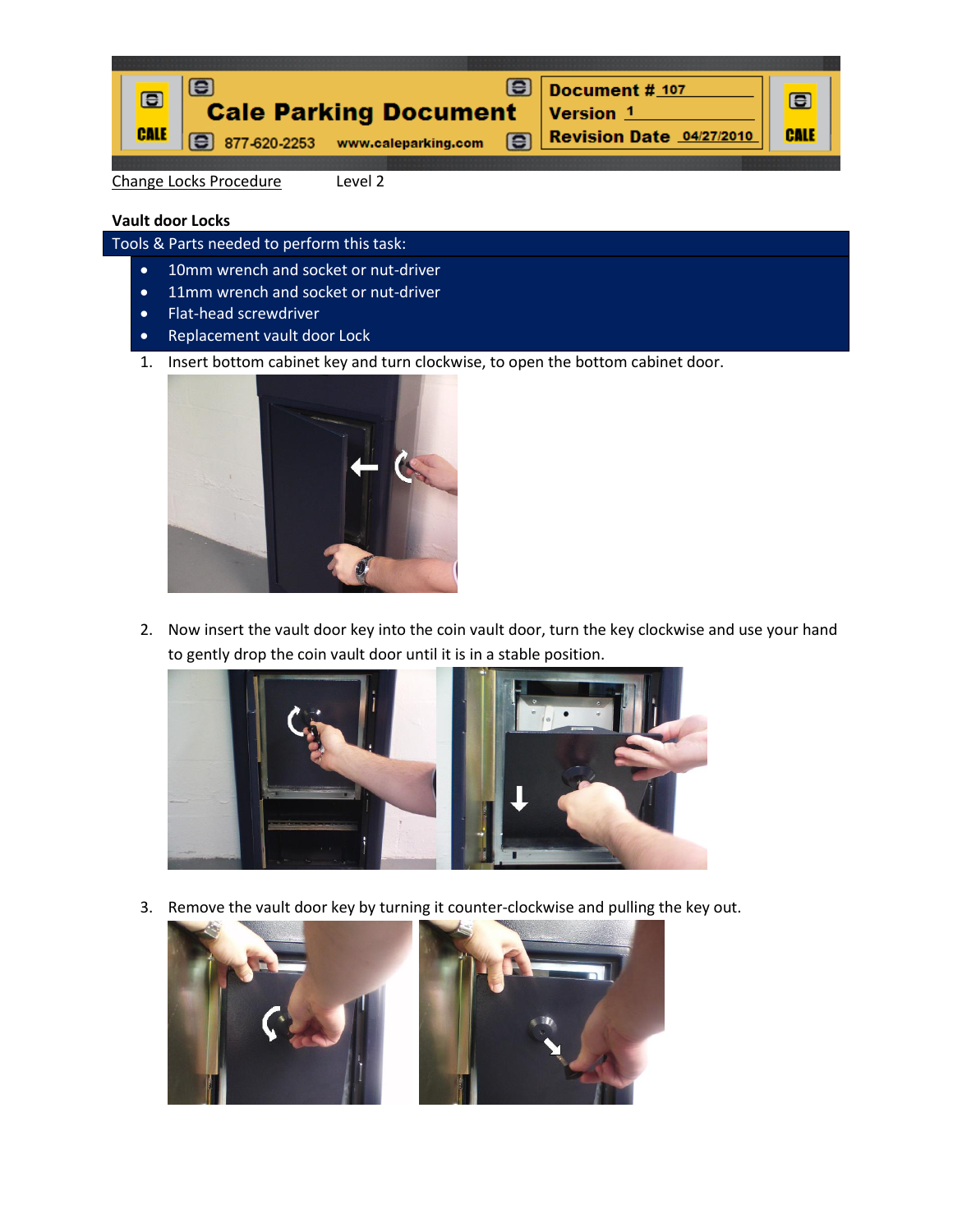4. Remove the vault from the vault frame. Do this by pushing the bottom of the door up; then pull the door away from the frame.



5. Place the door face down.



6. Remove the 10mm nut and the metal bar that the 10mm nut secures down.

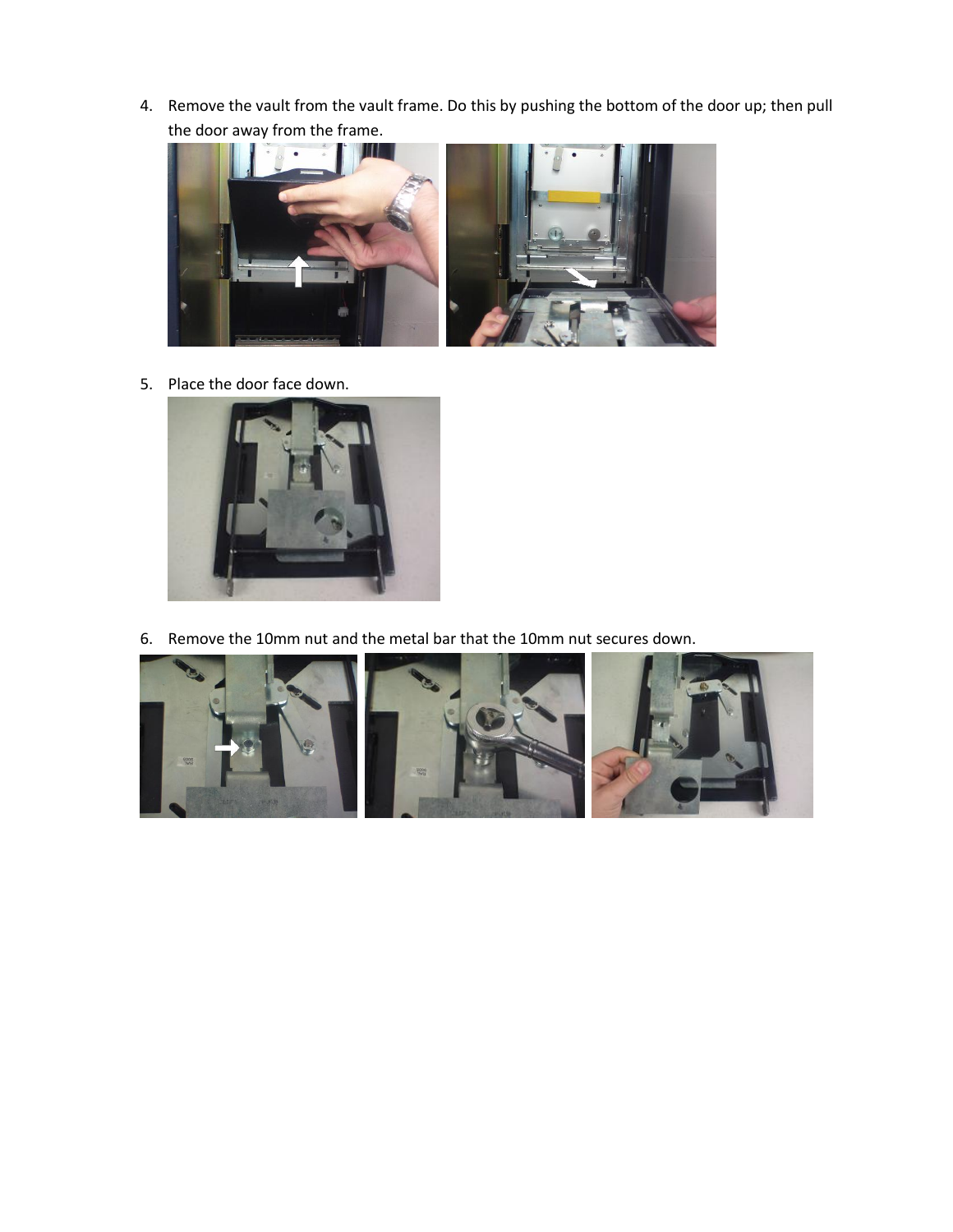7. Remove the 11mm nut.



8. Lift up on the lever assembly arm and move it to the right.



9. Unscrew the two screws that are located to the left and right of the lock.

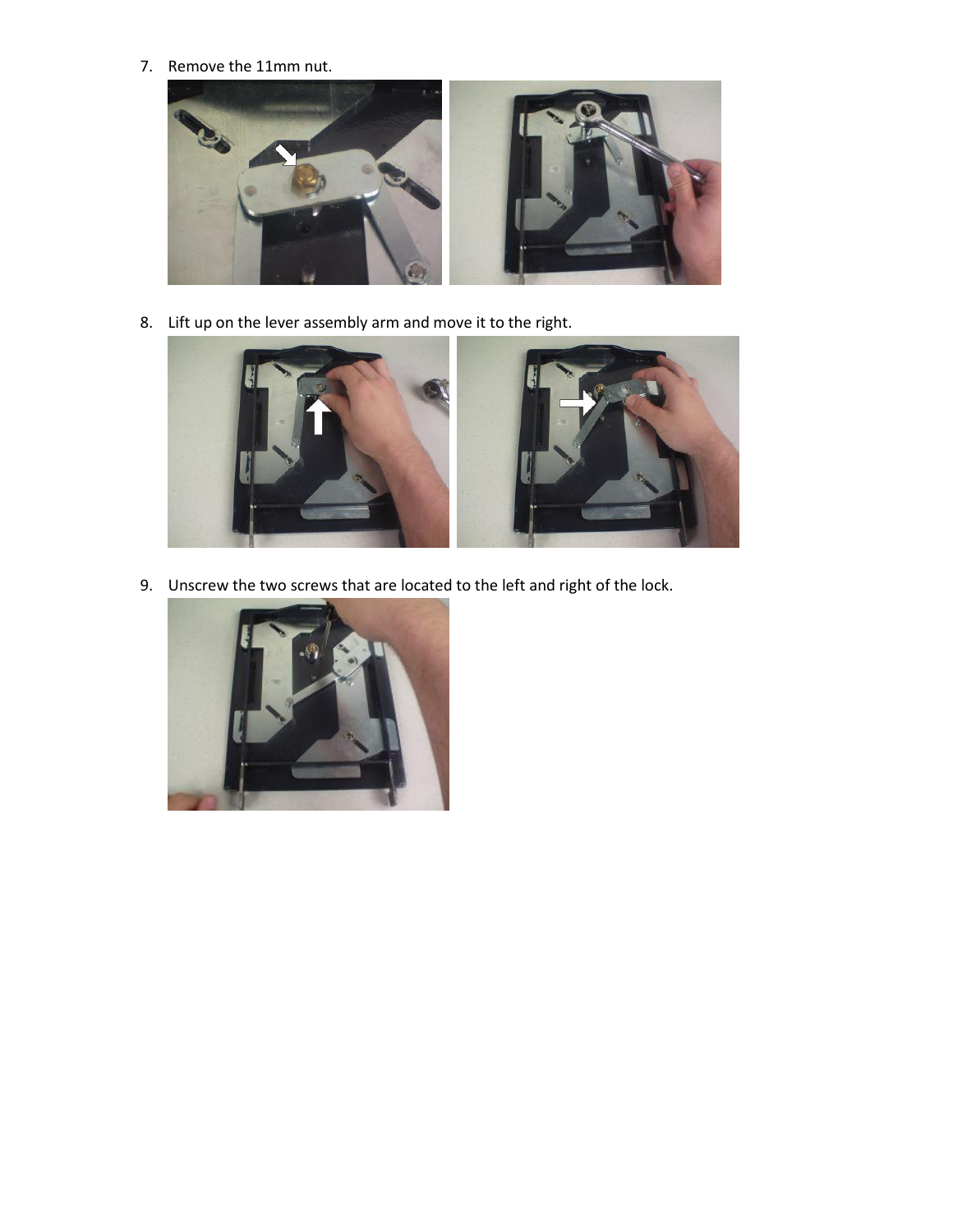10. Once the screws are removed, pick the vault door up off its face. Be careful because the bezel and the lock are not secured to the door and may easily fall.



11. Push on the lock, which will remove it and the bezel from the vault.



12. Now that the old lock has been removed, a new lock can be installed. Start by orienting the vault door so that the hinge hooks are at the bottom.

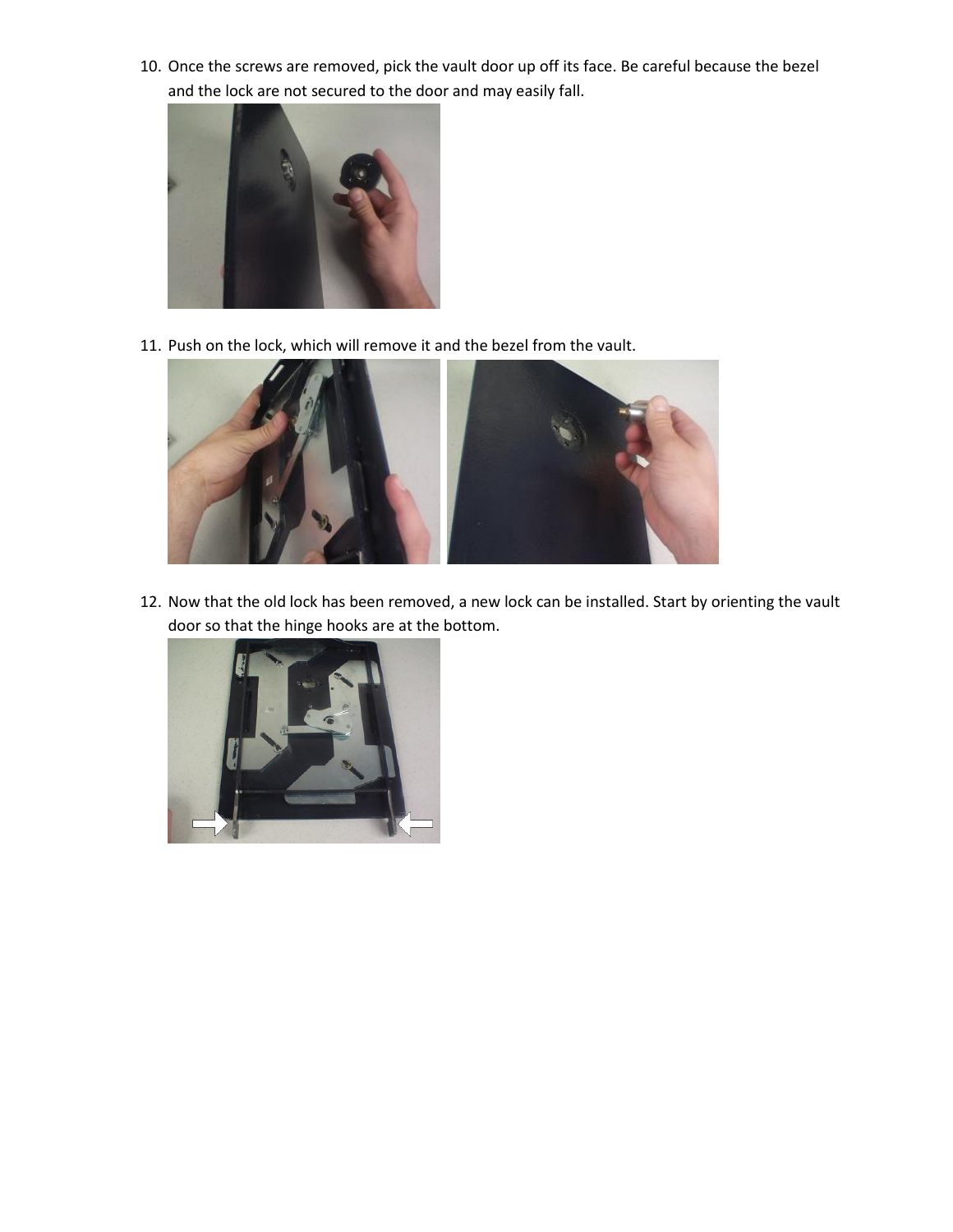13. Now locate the metal tab on the backside of the lock.



14. Insert the lock into the vault door. Make sure that the metal tab is on the **right** side of the lock.



15. Verify that the bezel still has all of its components. There should be an anti-drill plate and a rubber seal.

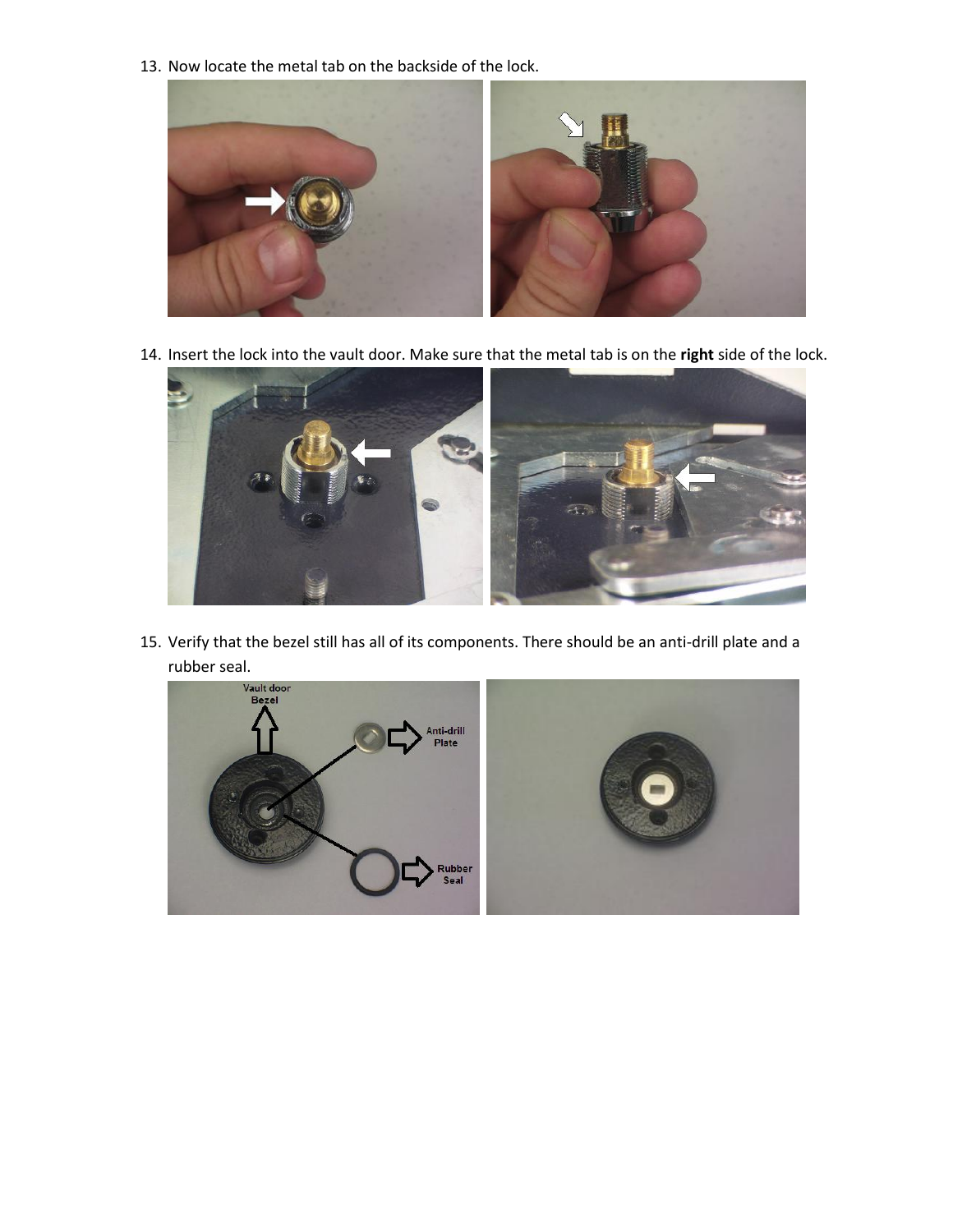16. Reinstall the bezel back on to the vault door. Line up the studs on the vault door with bigger holes on the bezel. You can also line up the threaded holes on the bezel with the drilled out holes on the vault door.



17. Screw down the two screws to secure the lock and the bezel.



18. Pull up and swing the lever assembly arm back over the lock.

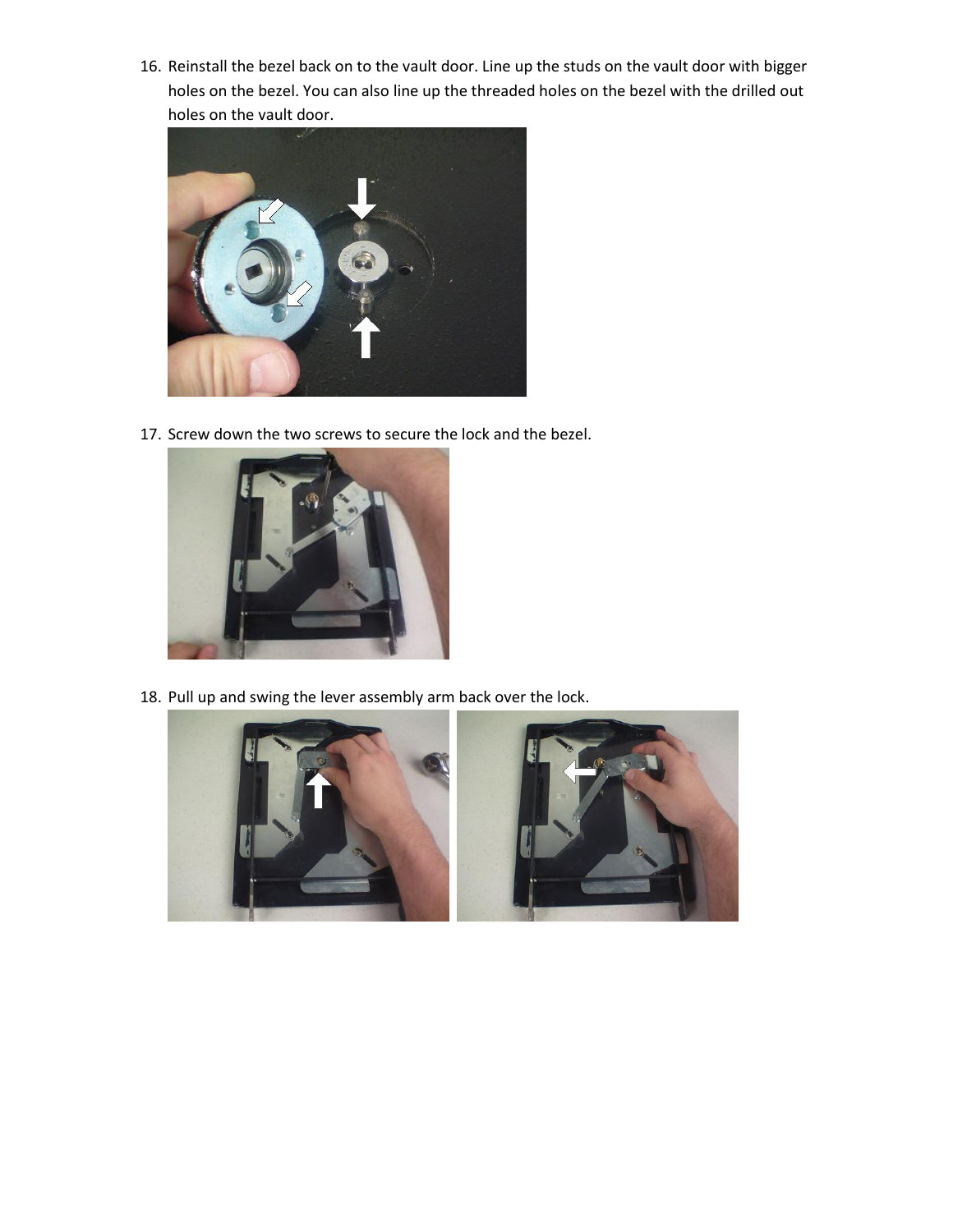19. Push the lever assembly arm down onto the lock. Make sure that the lever assembly is flush with the lock. Also make sure that the metal tab on the lock is not underneath the metal plate.



20. Reinstall and tighten down the 11mm nut. Do not torque the nut down the 11mm nut; doing so will cause the lock not to spin.



21. Take the metal bar and slide the one end into position, then lower it into place. The stud on the vault door should insert into the hole on metal bar.